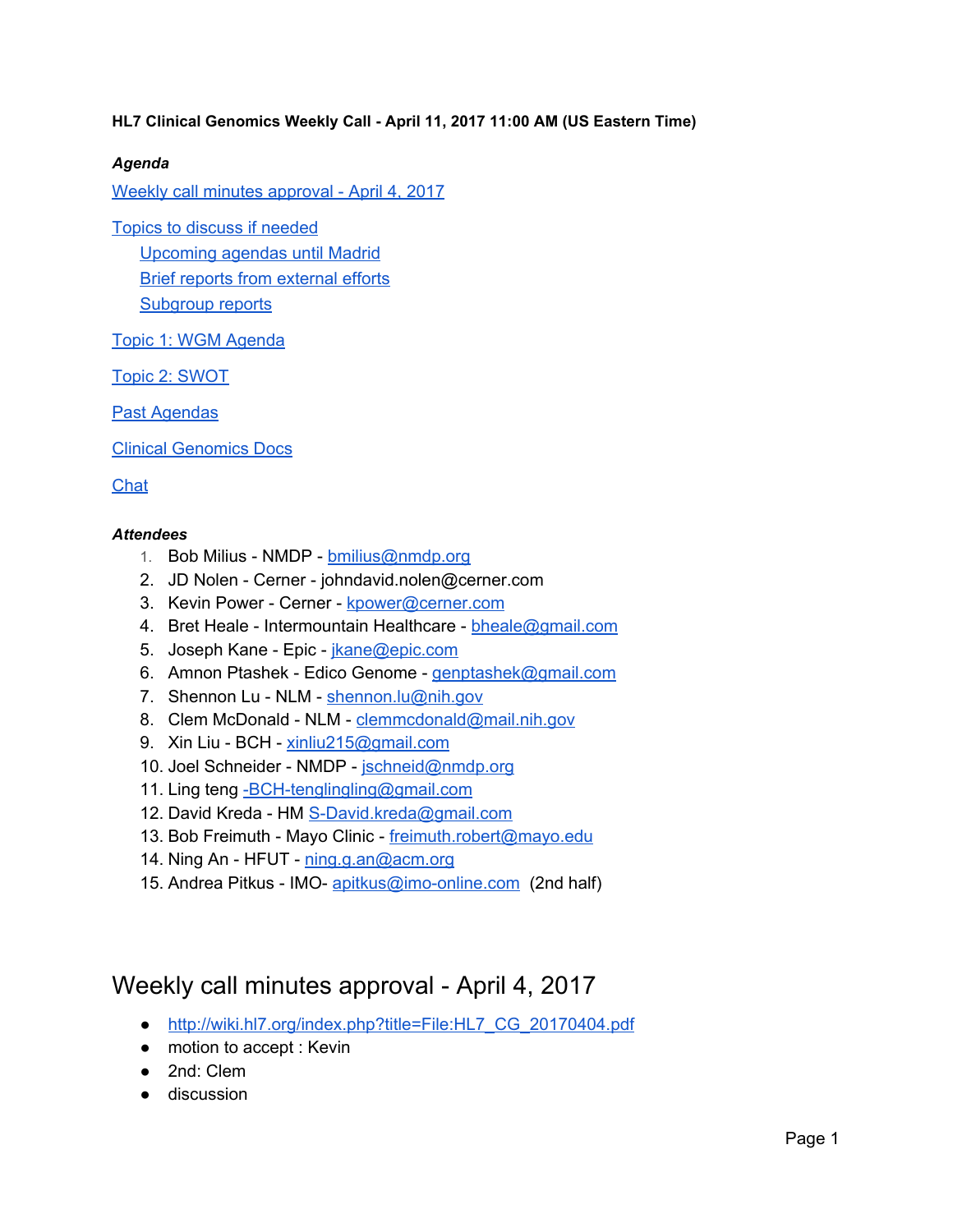- Vote
- Yea: rest, motion passes
- Nay: 0
- Abstain: 0

## <span id="page-1-2"></span>Topics to discuss if needed

<span id="page-1-3"></span>Upcoming agendas until Madrid

- Apr 11 Originally scheduled for WHO joint prep, but Grant unavailable
- Apr 18 Grant: Review of HL7 CG Relationship with GA4GH to prep for strategy meeting for GA4GH to stay in sync with their 5 year plan.
	- try to envision where healthcare is going and how CG is preparing for that
- Apr 25 Sync for Genes (Gil), **SWOT discussion?**
- May 2 **TBD**

### <span id="page-1-0"></span>Brief reports from external efforts

- GA4GH
- $\circ$ **National Academies** 
	- Update from JD: Good leadership meeting between GA4GH and IOM on 4/10 about potential of moving DIGITiZe to GA4GH. Given the significant overlap between CG, DIGITiZe, and GA4GH, it was suggested that we talk about this as an extended family at the September WGM in San Diego.
	- ○
- Clingen/Clinvar
	- ○
- GA4GH Variant Modeling Collaborative (VMC)
	- Gil abstract is going out summarizing work
- **NHGRI** 
	- $\circ$

### <span id="page-1-1"></span>Subgroup reports

- IM
- Bret email about CIMI, we should be aware of their work; not looking to create new models; work to store current models from various WGs; will eventually have to harmonize; Nona Hall (nona.g.hall.civ@mail.mill) is good contact person for this effort; more info in the email he sent out yesterday; interested in both use cases (eg Clinical Sequencing DAM) and information modeling (IM subgroup)
- Bob starting to draft micromodels for sequence, specimen, and assay
- **FHIR** 
	- Gil last week discussed oncology use cases; scheduled slots for V2 harmonization/mapping; and structured documents, mapping from CDA to FHIR; Clinical Sequencing DAM published and released to press by HL7 - used as basis for CG FHIR; ONC Sync for Genes pilots announced today; will present more Apr 25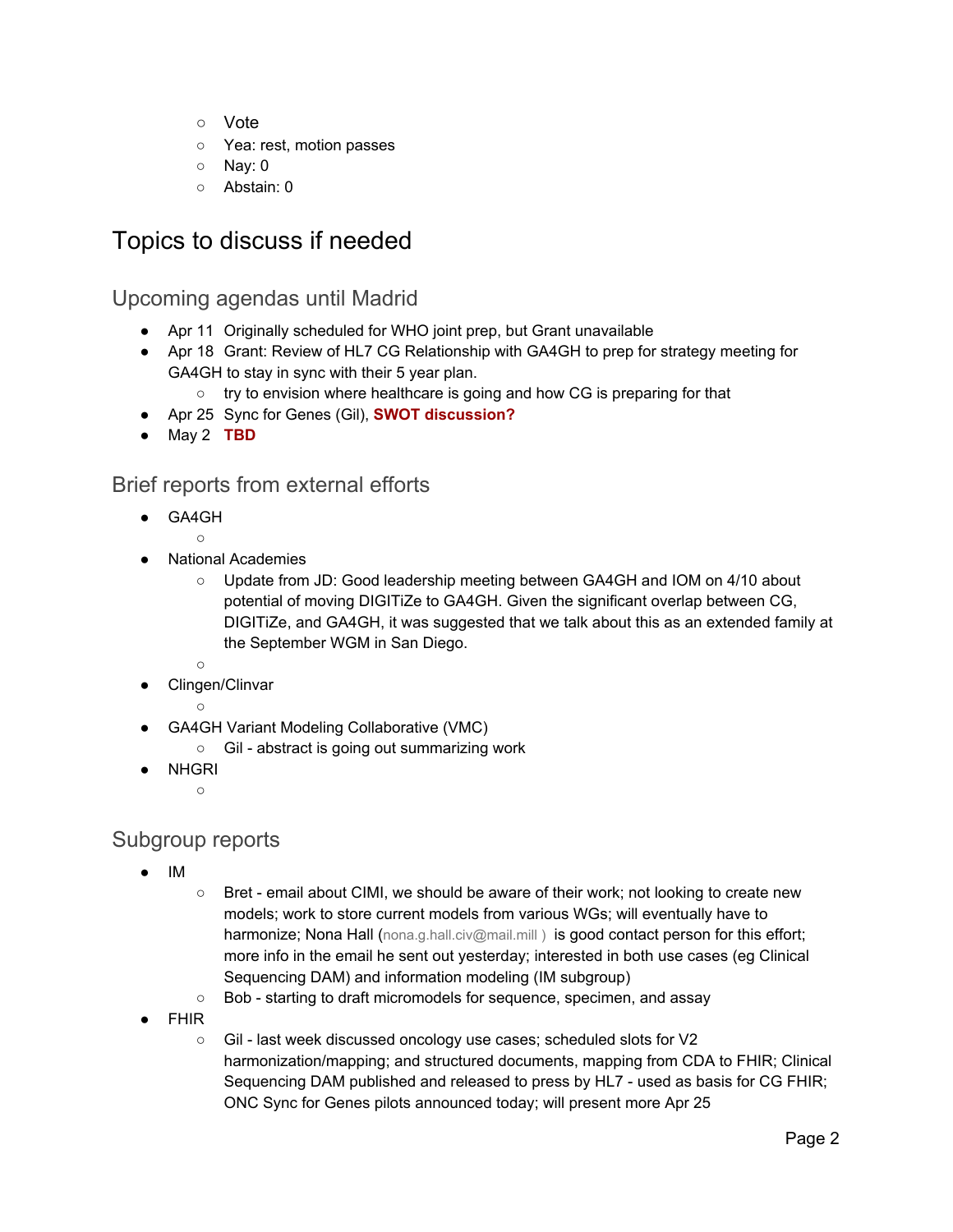- $\bullet$  V2
- nothing new, doing more V2/FHIR mapping

○

# <span id="page-2-0"></span>Topic 1: WGM Agenda

- [https://docs.google.com/document/d/1GBW3i2BKmRjoe0ORFH9DIzN92Y1pMz0B9DU-sGDRgg](https://docs.google.com/document/d/1GBW3i2BKmRjoe0ORFH9DIzN92Y1pMz0B9DU-sGDRggA/edit) [A/edit](https://docs.google.com/document/d/1GBW3i2BKmRjoe0ORFH9DIzN92Y1pMz0B9DU-sGDRggA/edit)
- <http://bit.ly/2nE96Dp>
- Notes taken directly in the draft agenda doc

# <span id="page-2-1"></span>Topic 2: SWOT

● See comments in SWOT document (link below)

## <span id="page-2-2"></span>Past Agendas

- Jan 31 WGM recap
- Feb 7 Ganceled
- Feb 14 PSS for V3 Pedigree reaffirmation (NIB due Feb 19)
- Feb 21 Ganceled
- Feb 28
	- CG review of V2 ballot and send onto O&O
	- Discussion on our GTR (Genetic Testing Report) standard (that is based on CDA R2): develop a new release or port to FHIR as a 'genomics study document' (Composition-based); also - what are the implications to modeling clinical aspects of variants
- Mar 7 -
	- Review of LRI/V2 recommended dispositions of ballot comments
	- Continuation of Clinical Genomics specs convergence
- Mar 14 Final content approval by Mar 26 Pedigree? DAM discussion David Kreda
- Apr 4 Madrid WGM agenda (needs to be posted by April 7)
- ●

## <span id="page-2-3"></span>Clinical Genomics Docs

- Decision Making Process
	- [https://docs.google.com/document/d/18ZxNAjMukUKXxbNPRtRdjytMCvnRns4srlDe0EBs](https://docs.google.com/document/d/18ZxNAjMukUKXxbNPRtRdjytMCvnRns4srlDe0EBs0FI/edit) [0FI/edit](https://docs.google.com/document/d/18ZxNAjMukUKXxbNPRtRdjytMCvnRns4srlDe0EBs0FI/edit)
	- short url = <http://bit.ly/2ikjXiV>
- SWOT
	- [https://docs.google.com/document/d/1zFUzRYLfCmrnThBU8xXVS\\_JiScDACBi13tzFJep](https://docs.google.com/document/d/1zFUzRYLfCmrnThBU8xXVS_JiScDACBi13tzFJep751k/edit) [751k/edit](https://docs.google.com/document/d/1zFUzRYLfCmrnThBU8xXVS_JiScDACBi13tzFJep751k/edit)
	- short url = <http://bit.ly/2iklUw0>